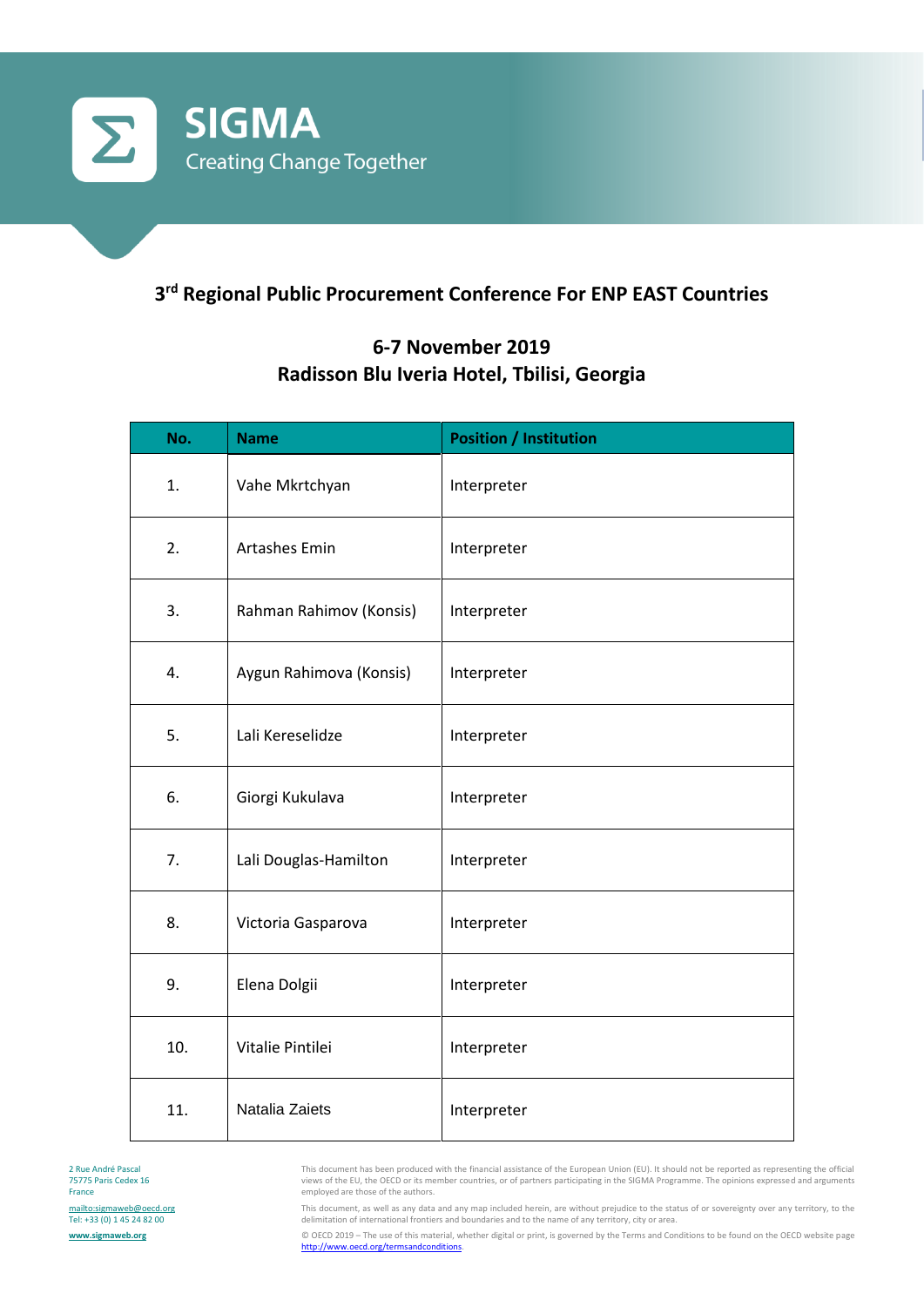| No. | <b>Name</b>            | <b>Position / Institution</b>                            |
|-----|------------------------|----------------------------------------------------------|
| 12. | Natalia Moroz          | Interpreter                                              |
| 13. | Marian Lemke           | OECD/SIGMA                                               |
| 14. | Gheorghe Cazan         | OECD/SIGMA                                               |
| 15. | Maria Dolzhenko        | OECD/SIGMA                                               |
| 16. | Piotr-Nils Gorecki     | OECD/SIGMA                                               |
| 17. | Paulo Magina (GOV)     | OECD/GOV                                                 |
| 18. | Erika Bozzay (GOV)     | OECD/GOV                                                 |
| 19. | Angélique Dartagnan    | OECD/SIGMA                                               |
| 20. | Anastasiya Kozlovtseva | Transparency international                               |
| 21. | Ana Durnic             | Institute Alternative                                    |
| 22. | Daniel Ivarsson        | Consultant                                               |
| 23. | Maria Stylianidou      | Single public procurement authority                      |
| 24. | Angela Russo           | Consip SPA (Italian pubic procurement agency)            |
| 25. | Dariusz Koba           | Consultant                                               |
| 26. | Hamish Goldie-Scot     | Consultant                                               |
| 27. | Maia Tskitishvili      | Vice Prime Minister of Georgia                           |
| 28. | Levan Ramanadze        | Chairman of State Procurement Agency of<br>Georgia (SPA) |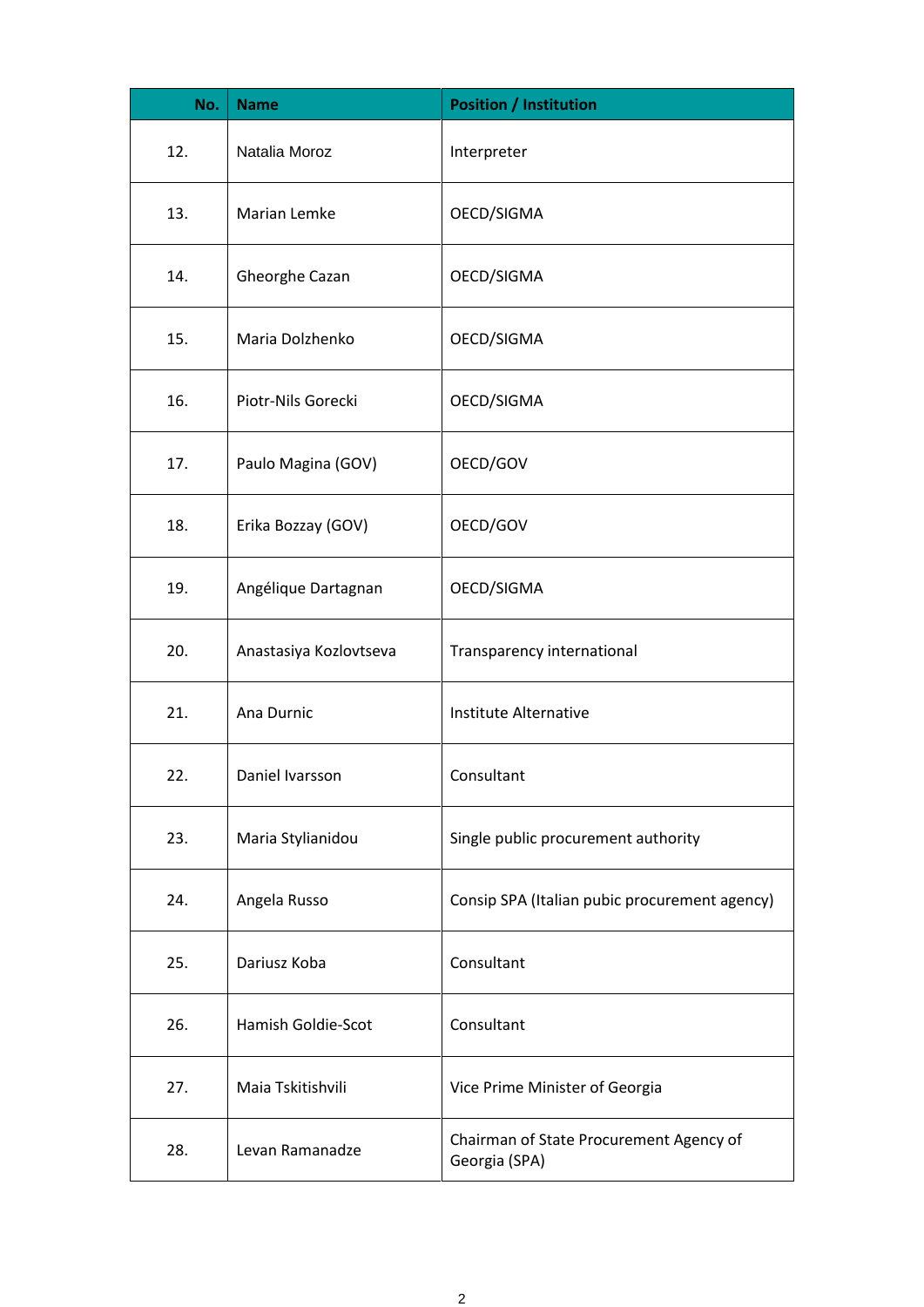| No. | <b>Name</b>              | <b>Position / Institution</b>                                                                       |
|-----|--------------------------|-----------------------------------------------------------------------------------------------------|
| 29. | Kakha Demetrashvili      | Deputy Chairman of State Procurement Agency<br>of Georgia (SPA)                                     |
| 30. | Zaza Nanobashvili        | Deputy Chairman of State Procurement Agency<br>of Georgia (SPA)                                     |
| 31. | Gela Gelashvili          | Deputy Chairman of State Procurement Agency<br>of Georgia (SPA)                                     |
| 32. | Khariton Shalamberidze   | Deputy Chairman of State Procurement Agency<br>of Georgia (SPA)                                     |
| 33. | Dimitri Gulisashvili     | Head of International Relations Department,<br>SPA, Georgia                                         |
| 34. | Davit Jaiani             | Head of IT Department, SPA, Georgia                                                                 |
| 35. | Ana Chania               | Head of Analytical Department, SPA, Georgia                                                         |
| 36. | Giorgi Latsabidze        | Head of Legal Department, SPA, Georgia                                                              |
| 37. | Irakli Goletiani         | Head of Simplified Procurement Department,<br>SPA, Georgia                                          |
| 38. | Konstantin Gugeshashvili | Head of Monitoring Department, SPA, Georgia                                                         |
| 39. | Ketevan Kadagidze        | Head of Centralized Procurement Department,<br>SPA, Georgia                                         |
| 40. | Manana Phartenadze       | Head of Department for Financial Management<br>and Administrative Provision, SPA, Georgia           |
| 41. | Ana Gagnidze             | Coordinator at Department for Financial<br>Management and Administrative Provision,<br>SPA, Georgia |
| 42. | Alexander Chkhikvishvili | Expert-Analyst, SPA, Georgia                                                                        |
| 43. | Levan Baindurashvili     | Analyst at Analytical Department, SPA, Georgia                                                      |
| 44. | Sevak Petrosyan          | Ministry of Justice of the Republic of Armenia                                                      |
| 45. | Karen Brutyan            | Ministry of Finance of the Republic of Armenia                                                      |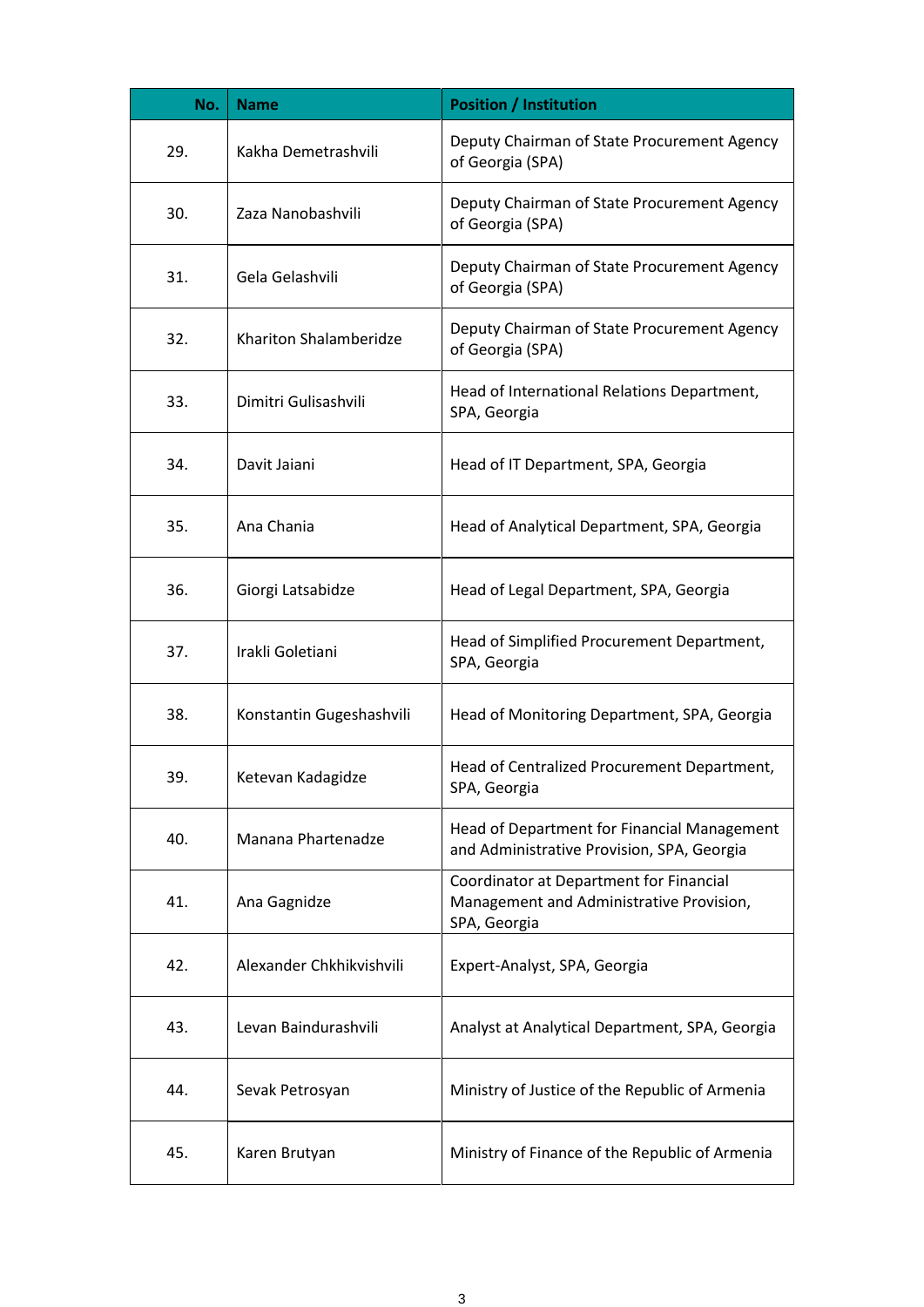| No. | <b>Name</b>               | <b>Position / Institution</b>                                                       |
|-----|---------------------------|-------------------------------------------------------------------------------------|
| 46. | Mikayel Zalinyan          | State Supervision Service of the Republic of<br>Armenia                             |
| 47. | Arpine Martirosyan        | Armenian State University of Economics                                              |
| 48. | Hayk Harutyunyan          | Ministry of Finance of the Republic of Armenia                                      |
| 49. | Aytakin Badalova          | State Service for Antimonopoly Policy and<br>Consumer Rights Protection, Azerbaijan |
| 50. | Umid Pashayev             | State Service for Antimonopoly Policy and<br>Consumer Rights Protection, Azerbaijan |
| 51. | Mikalai Tarasau           | Belarusian Universal Commodity Exchange                                             |
| 52. | Katsiaryna Dzisko         | Ministry of antimonopoly regulation and trade<br>of the Republic of Belarus         |
| 53. | Natallia Dulcheuskaya     | Ministry of antimonopoly regulation and trade<br>of the Republic of Belarus         |
| 54. | Iryna Kazlova             | Ministry of Finance of the Republic of Belarus                                      |
| 55. | Ludmila Gurianova         | Ministry of Finance of the Republic of Belarus                                      |
| 56. | Ruslan Malai              | Public Procurement Agency, Republic of<br>Moldova                                   |
| 57. | Viorelia Lazar            | Ministry of Finance of the Republic of Moldova                                      |
| 58. | <b>Gheorghe Movileanu</b> | Legal Department, PPA, Republic of Moldova                                          |
| 59. | Irina Gutnic              | National Complaint Settlement Agency,<br>Republic of Moldova                        |
| 60. | Olha Pishchanska          | Antimonopoly Committee of Ukraine                                                   |
| 61. | Nataliia Buromenska       | Antimonopoly Committee of Ukraine                                                   |
| 62. | Lilia Lakhtionova         | Ministry of Economic Development, Trade and<br>Agriculture, Ukraine                 |